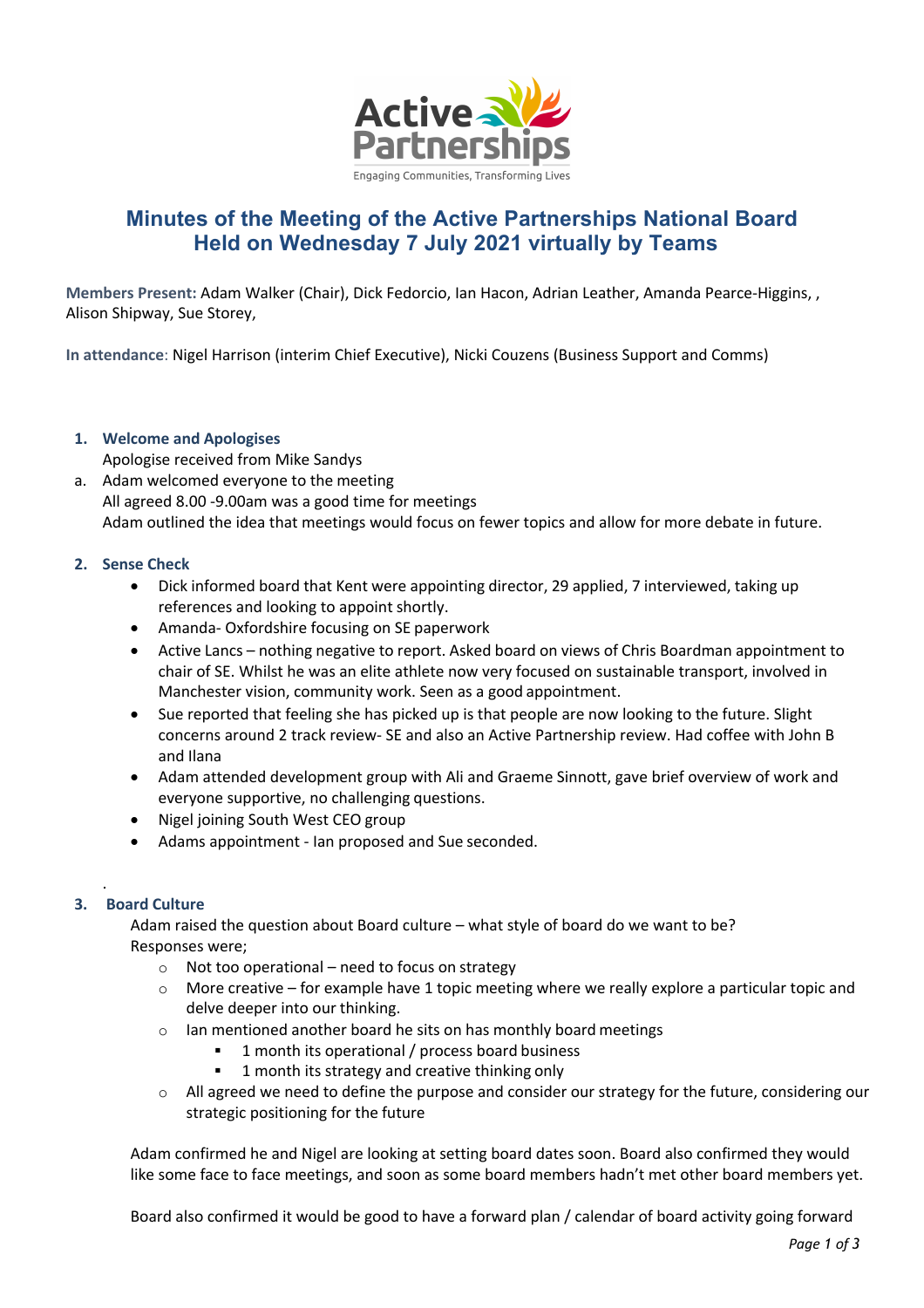## Purpose

• All agreed that board need to spend time on both the organisational purpose and the board purpose to redefine the strategic future.

## Action

- Nigel to plan a board away day to consider points above
- Nigel and Adam to consider the 'exam' questions for the board away day

## **4. Board Composition**

Nigel outlined currently current board make up could result in lack of diversity of thought. Cannot recruit whilst going through a review but could co-opt people with missing skills, have open and honest conversation with people in the network, ask sub group leading racial equality work on how we solve issue. Strong message on racial equality across network, need to link to open recruitment processes and new code of governance from SE.

Action: Nigel approach sub group and look to address diversity and leaderships issues from coopting within the network until review complete

## **5. Review Project Update**

Nigel outlined the 4 strands to review

- 1. Narrative role of AP and relationship with SE
- 2. Investment- principles and processes
- 3. Monitoring and Evaluation
- 4. Support functions what is needed by Active Partnerships to enable them to deliver Uniting the Movement

### 3 board phases to the work

- 1. Defining the support functions and options appraisal (July- Sept)
- 2. SE and APN body review (Sept Oct)
- 3. Organisational change (Oct- march)

3 groups being considered as part of the review of the support functions- role of Active Partnership National Team, role of SE AP team, extended workforce.

Leadership group looking at the work includes Nigel, Adam, Ed and others. Nigel and Adam and 4 Active Partnership representatives looking at the APN support function.

### **6. Meeting with Tim Hollingsworth**

Board asked Nigel and team to consider any risks and weaknesses for the financial process with Sport England. Sport England is discussing funding with individual AP's.

Nigel confirmed he believes this review is very collaborative.

Adam and Nigel are meeting Tim on 8 July 2021

Action: Adam / Nigel will send a note around on the outcome of the meeting with Tim.